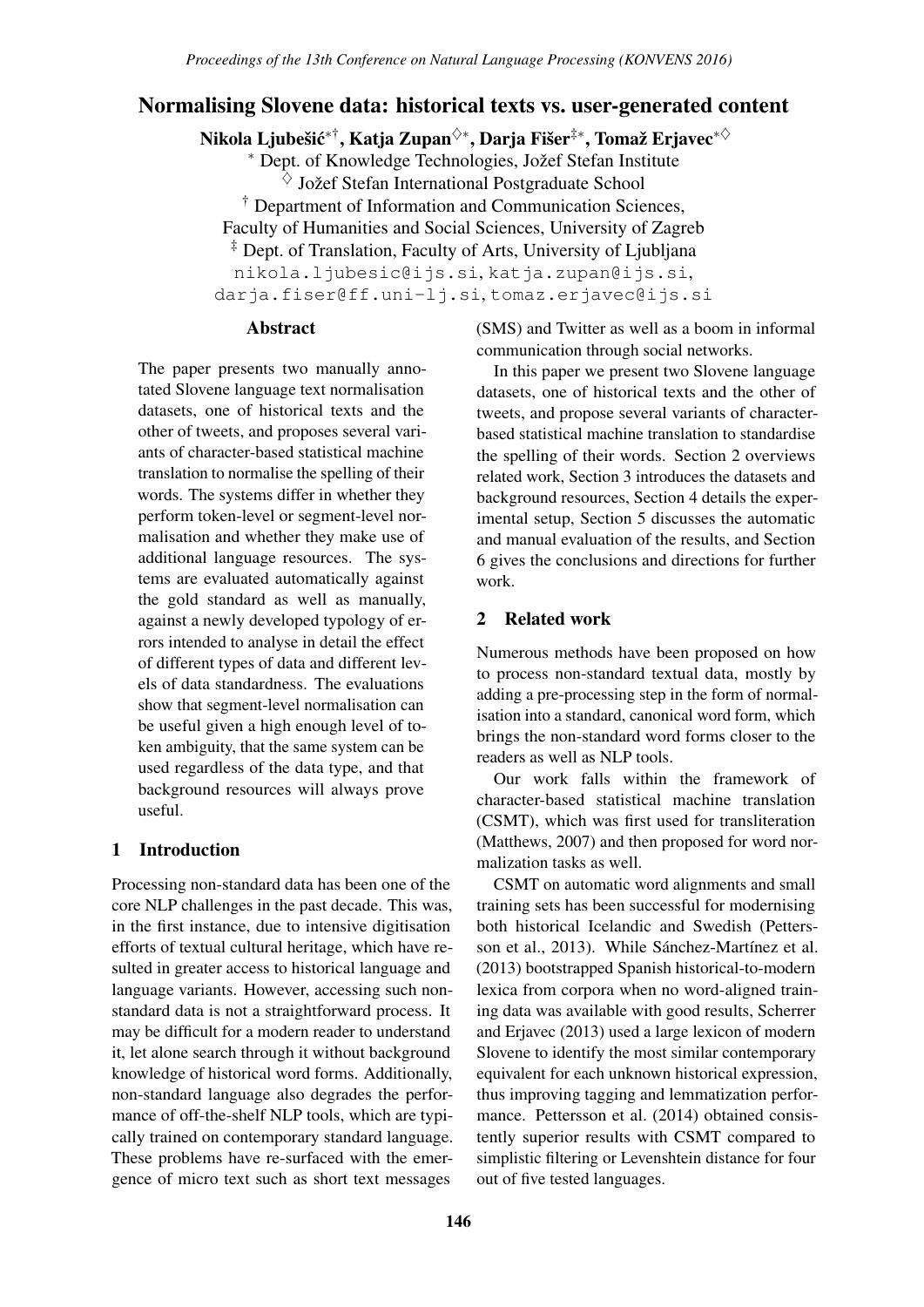Non-standard words have been receiving attention also in the context of computer-mediated communication (CMC), where erratic punctuation, misspellings, expressions in foreign languages, colloquial and dialectal expressions make it difficult to process (Sproat et al., 2001). Normalisation of CMC was also approached as a translation task (Aw et al., 2006). Li and Liu (2012) combined a single-step CSMT system with a two-stage character/phone translation method to leverage phonetic information. Pennell and Liu (2011) trained a CSMT model for expanding SMS abbreviations in English. Ljubešić et al. (2014) extended the task to all out-of-vocabulary (OOV) tokens by training a model on a manually normalised lexicon of the most salient, Twitter-specific OOV tokens. De Clercq et al. (2013) showed that a cascaded SMT system of a token-based module followed by translation at the character level gives the best word error rate reduction.

All of the above-mentioned CSMT systems perform normalisation at the token level, thus not taking into account contextual information, which could potentially lead to better performance. Successfully experimenting with token-level as well as segment-level systems is the first contribution of this paper, where, by segment-level, we mean stretches of text longer than a single token, e.g., a line or a sentence of the text. The other contributions are a uniform CSMT method obtaining best results on all datasets, regardless of the type of data or their level of standardness, and a significant positive impact of exploiting additional target-language resources.

## 3 Datasets

This section details the four datasets used in the experiments. They consist of easy and hard cases for normalising words in a historical setting, and in a social media one. We introduce the diachronic dataset, the user-generated one, define our notion of normalisation, and quantify the datasets. Next, the target language models, i.e. datasets used for modelling contemporary standard Slovene, are introduced.

### 3.1 The historical datasets

A part of the IMP language resources for historical Slovene (Erjavec, 2015a) is the goo300k manually annotated corpus (Erjavec, 2015b), comprising transcriptions of 1,100 pages (about 300,000 tokens) sampled from 88 books and one newspaper, which were published from 1584 to 1899. Each word token in the corpus is annotated for its normalised (modernised) word form(s), their part-ofspeech, lemma, and — for archaic words — its gloss, i.e. contemporary synonyms. The corpus has already been used in several word modernisation experiments (Scherrer and Erjavec, 2016; Etxeberria et al., 2016).

The modern-day Slovene alphabet (called the Gaj alphabet, modelled after the Croatian alphabet by Ljudevit Gaj) was introduced into Slovene print in the 1840s; before that, the Bohoric alphabet, modelled on the German one, was used. The introduction of the Gaj alphabet was also closely preceded by a new grammar and subsequent standardisation of the language, therefore the change in the alphabet makes a convenient split between very non-standard and slightly non-standard historical language. As each text in goo300k is marked for its language variant this split is also trivial technically. After removing 3 outlier texts, we extracted from goo300k the following two datasets:

- Bohorič: texts written in the Bohorič alphabet published after 1750, as we have only a handful of pages from older texts which are simultaneously much harder to normalise;
- Gaj: texts written in the Gaj alphabet, up to 1899, which are the youngest texts in goo300k.

## 3.2 The social media datasets

The Janes corpus of Slovene CMC (Fišer et al., 2015) contains texts from various internet and social media platforms including Twitter. This subcorpus collects tweets of 8,750 Slovene users who have posted 7.5 million tweets with over 100 million tokens.

While tweets contain a fair amount of very nonstandard text with dialectal forms, removed diacritics, phoneticised English etc., many are also completely or mostly standard. We developed a method (Ljubešić et al., 2015) to automatically classify tweets (and other texts) into three levels of technical and linguistic standardness. Technical standardness (T1, quite standard – T3, very non-standard) relates to the use of spaces, punctuation, capitalisation and similar, while linguistic standardness  $(L1 - L3)$  takes into account the level of adherence to the written norm and more or less conscious decisions to use non-standard language,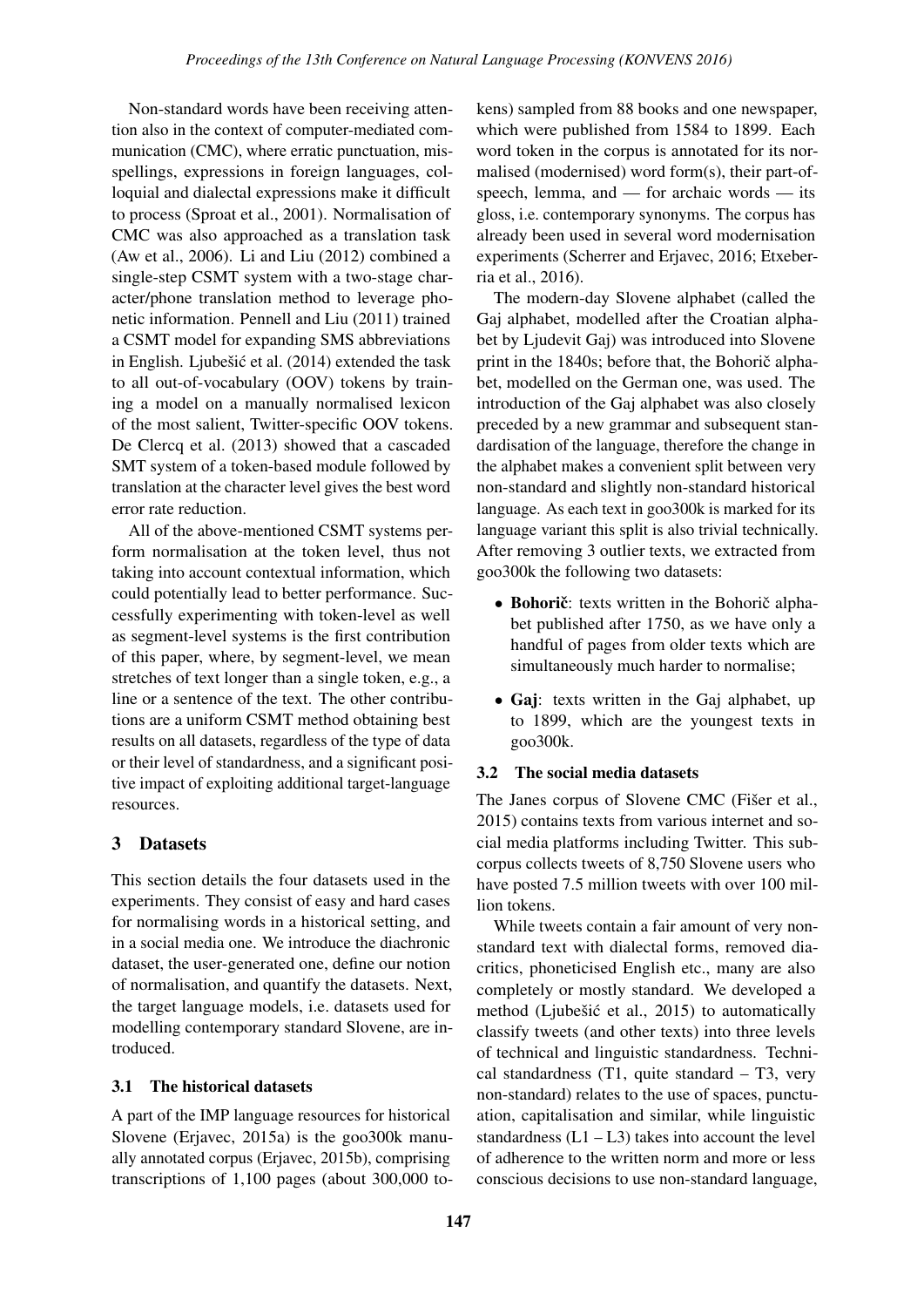involving spelling, lexis, morphology, and word order. All tweets in the corpus have been labelled with their two standardness scores, while the authors of tweets have been manually classified into corporate ones – such as news agencies, public institutions, companies etc. – and private individuals.

On the basis of these two criteria we prepared the Twitter easy and hard datasets, both containing only private tweets:

- L1: 1,000 randomly sampled T1L1 tweets + 1,000 randomly sampled T3L1 tweets
- L3: 1,000 randomly sampled T1L3 tweets + 1,000 randomly sampled T3L3 tweets

These tweets were automatically tokenised and normalised, which was then checked and corrected manually by a team of students. The tokenisation and normalisation guidelines mostly followed the ones from the IMP project, but with some modifications regarding the differences of the medium (e.g. emoticons, urls). The annotation was performed in WebAnno (Yimam et al., 2013) where each tweet was annotated by two different annotators and then curated by the team leader (Cibej et al., 2016). For tweets that had been automatically generated by certain applications or had not been written in Slovene, the annotators had the option to mark them as irrelevant for the task.

#### 3.3 Normalisation

What exactly constitutes a "normalised" word is a complex question, and various approaches have been proposed (Eisenstein, 2013). Most, including ours, normalise a word token only orthographically, in the trivial case into the Gaj alphabet, either from the Bohorič alphabet or from non-diacriticised text  $(c, s, z)$  instead of  $\check{c}, \check{s}, \check{z}$ , which is a common way of entering text on mobile platforms. More generally, archaic or phonetic spellings are also normalised to their standard equivalent. However, we do not substitute extinct, dialectal or slang words with their standard (near)equivalents, but only modify their spelling. This is a similar approach to Bollmann et al. (2012), who distinguish normalisation from modernisation, with the latter also changing the word to its closest modern standard equivalent as regards its morphosyntax and semantics. In cases of orthographic variation of extinct or non-standard words, we normalise them to their most common form in the relevant corpora.

In our work we map spans of original tokens into spans of normalised tokens, with further linguistic annotation assigned to the normalised ones. In the majority of cases, there is 1-1 mapping between the original and the normalised form but the contemporary standard as regards what constitutes an orthographic word also differs in some cases from past practice or that found on social media. Other approaches have typically taken a more restricted approach to normalisation, either always normalising only 1-1 (Han and Baldwin, 2011), or normalising 1-n, but not n-1 cases (Bennett et al., 2010).

To illustrate, we give in Figure 1 two cases, one from the goo300k corpus and the other from the Janes-Tweet subcorpus, both as encoded in the TEI P5 format we use for encoding our corpora. Note that here both are also lemmatised and PoS tagged, but this information is not used in the current experiments.

```
<w lemma="jagoda" ana="#Ncf">jagod</w>
\langle c \rangle \langle c \rangle<choice>
 <orig>
  <w>nar</w>
  <<c><c><c><w>veˇc</w>
 </orig>
  <reg>
    <w lemma="veliko" ana="#Rgs">najveˇc</w>
  \langle reg>
</choice>
<<c><c><c><w lemma="bolan" ana="#Agp">bolnih</w>
<w lemma="@chatek" ana="#Xa">@chatek</w>
\langle c \rangle \langle c \rangle<choice>
 \langle \text{or} \rangle<w>Nene</w>
 </orig>
 <reg>
  <w lemma="ne" ana="#Q">ne</w>
  <<c><c><c><w lemma="ne" ana="#Q">ne</w>
 \langlereg>
</choice>
<pc lemma="," ana="#Z">,</pc>
\langle c \rangle \langle c \rangle
```
Figure 1: Encoding of the normalised corpora. The first goo300k example maps "jagod nar več bolnih" to "jagod največ bolnih", while the second from Janes-Tweet maps "@chatek Nene, " to "@chatek ne ne, ".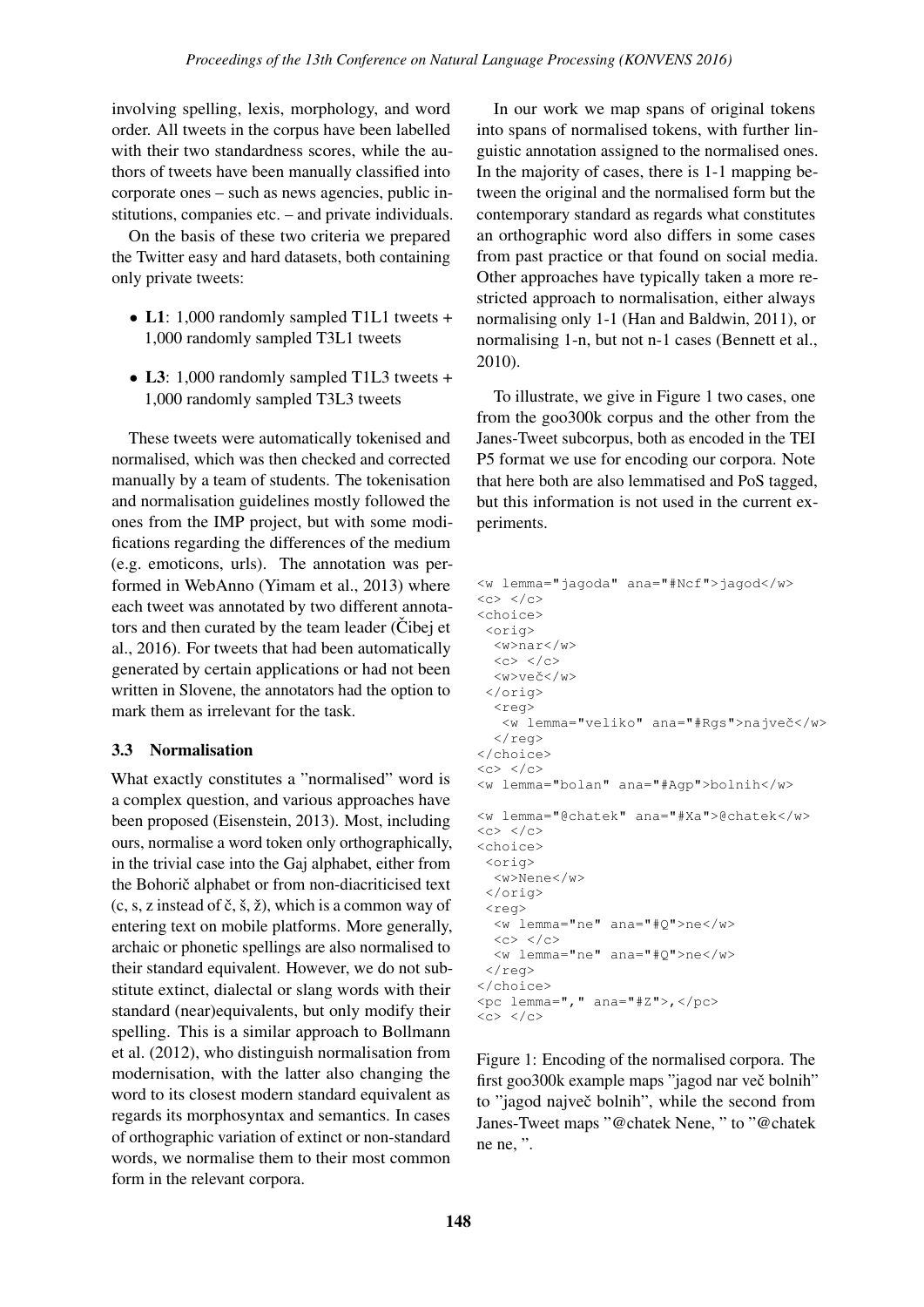### 3.4 Dataset sizes

Table 1 quantifies the datasets that will be used in the experiments. The first line gives the number of (sampled) texts, where the Bohoric dataset only contains pages from 15 books, while Gaj has pages from almost 70. With L3 and L1 one text is simply one tweet, so the numbers are correspondingly larger. The next line gives the number of original tokens in each dataset; it should be noted that we count cases where *n* original tokens map to one normalised token as one token. Here, by far the largest is the Gaj dataset with almost 250,000 tokens, while the others are of comparable size of about 50,000 tokens. We next give the numbers of tokens that have been normalised (we do not take into account differences in capitalisation), with the next line giving these numbers as percentages of all the tokens. With Bohorič almost half of the tokens needed normalisation, which is of course also due to the differences in the alphabet. With Gaj only about one tenth needed to be normalised, less than in the L3 Twitter dataset, where the number is almost 17%. Finally, L1 is, of course, the most like standard Slovene, with about 3.3% normalisation. Finally, we also give the number of split or joined words as regards normalisation. These cases pose special technical as well as methodological problems in the process of normalisation, even though the numbers are rather low, with all being less than 1%, while their distribution follows the percentages of normalised tokens.

|              | Bohorič | Gaj     | L <sub>3</sub> | L1       |
|--------------|---------|---------|----------------|----------|
| <b>Texts</b> | 15      | 69      | 1,983          | 1,957    |
| Tokens       | 75,210  | 249,146 | 54,694         | 47,950   |
| Norm.        | 36,493  | 29,012  | 9,203          | 1,572    |
|              | 48.52%  | 11.64%  | 16.83%         | 3.28%    |
| Multi.       | 641     | 1,093   | 276            | 131      |
|              | 0.85%   | 0.44%   | $0.50\%$       | $0.27\%$ |

Table 1: Sizes of the four datasets.

#### 3.5 Splitting the datasets

For our experiments we split each of the four datasets into training, development, and test parts following a 80:10:10 ratio. Sampling was performed by shuffling on segment, i.e. sentence level.

Having development data was necessary as SMT systems without tuning, i.e. with default parameter values, regularly underperform in comparison to tuned systems.

In the interests of replicability of experiments the pre-processed data with our splits is published via the CLARIN.SI language resource repository, c.f. Ljubešić et al.  $(2016)$ .

#### 3.6 Target language datasets

While additional parallel data for SMT is expensive and therefore hard to acquire, including bigger target language models, which regularly improves translation quality, is a rather simple task as for most target languages there are monolingual resources available. In our experiments we used two corpora of our target language, standard contemporary Slovene, of different quality, size, and costs of construction.

Web corpora are cheap to acquire and can be quite large, and we used  $\mathbf{s}$  IWaC (Ljubest c and Erjavec, 2011), a one billion token corpus crawled from the *.si* top level domain, using language identification to filter out non-Slovene texts.

However, Web corpora are noisy and also contain non-standard language, which e.g. is not diacriticised, potentially leading to low-quality models of standard Slovene. This is the reason we also use Kres (Logar Berginc et al., 2012), a 100 million word reference and balanced corpus of contemporary Slovene, which contains, for the most part, proof-read texts.

#### 4 Experimental setup

Our experiments have been carried out with the tools of the standard SMT pipeline:  $MGIZA<sup>1</sup>$ , a multi-threaded version of GIZA++ (Och and Ney,  $2003$ ) for alignment, Moses<sup>2</sup> (Koehn et al.,  $2007$ ) for phrase extraction and decoding, and  $KENLM<sup>3</sup>$ (Heafield, 2011) for language modelling. In particular, we have explored character-based SMT, where a word or a segment of the text is split into individual characters, borders between tokens being encoded with underscores, and the resulting string is then translated.

As will be discussed below, we use two granularities of translation, one of tokens and the other of segments. While segments can, in general, be any contiguous stretch of text, in our experiments segments are sentences.

<sup>1</sup>https://github.com/moses-smt/mgiza

<sup>2</sup>http://www.statmt.org/moses/

<sup>3</sup>https://kheafield.com/code/kenlm/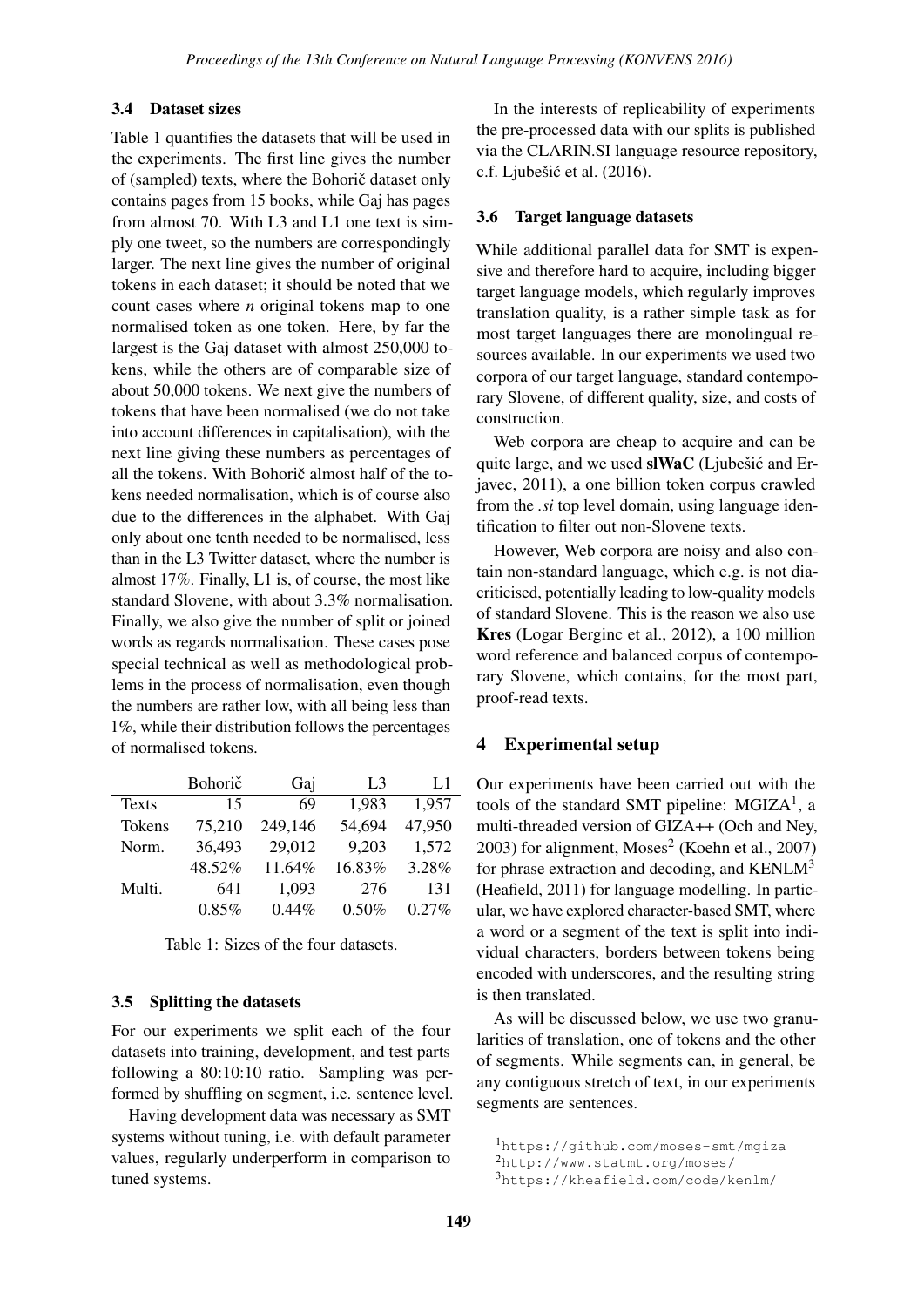## 4.1 Research questions

In this paper we are interested in answering our two main research questions:

- 1. Is there one single CSMT setting that performs best on text normalisation regardless whether we normalise historical texts or usergenerated content?
- 2. Can we outperform the traditional token-bytoken normalisation by translating whole segments at a time, therefore taking into account the context in which a token occurred?

We answer these questions by running the following experiments on each of the four datasets:

- experiment1: comparing token-level and segment-level translators when using language models (LMs) based on training data only;
- experiment2: comparing the token-level and segment-level approaches when including additional LMs.

For token-level systems we use order-7 language models while for segment-level systems we opt for order-10 language models. Our early experiments have shown that these orders yield best results in each of the approaches.

We additionally look into the impact of reordering, traditional part of SMT, and time and memory requirements for each of the approaches.

## 4.2 Evaluation

We evaluate all our experiments on the level of segments. This means that in case of the token-level translator we translate token by token and then combine these translations into segments before evaluating. During all the experiments we evaluated the segment pairs with two metrics: character-level Levenshtein distance normalised by the length of the reference data and the token-level BLEU metric (Papineni et al., 2002). In the remainder of the paper we report the Levenshtein metric only as it was shown for these two metrics to correlate in all experiments with a Pearson's correlation coefficient greater than 0.99.

We perform statistical significance testing on the Levenshtein evaluation metric by using the approximate randomisation test (Yeh, 2000) with 1000 iterations.

### 4.3 Baselines and ceilings

In our experiments we use two different baselines: the leave-as-is baseline (LAI), which does not transform the input in any way, and the most-frequenttranslation baseline (MFT), which exchanges each token with the token most frequently normalised to in the training data. In the MFT baseline ties are resolved randomly.

We use two ceilings as well, both based on the MFT baseline. These ceilings are informative as to what extent word form transformations are ambiguous, i.e. for what amount of error the only solution is disambiguation in context. The first ceiling, MFT is actually a MFT baseline both trained and tested on the test data. The second ceiling, MFTr is the MFT baseline trained both on training and testing data, while tested on testing data only. We consider the second ceiling to be more realistic as it learns on more than testing data, therefore having a lower probability of measuring rare token transformations as the most frequent ones.

## 5 Results

### 5.1 Automatic evaluation

### 5.1.1 First experiment

In the first set of experiments we train and tune token-level and segment-level translators for each of the four datasets. Additionally, we train translators that use reordering models and those that do not use reordering. Here we report the results for the translators that do not use reordering models as the difference between the systems using and not using reordering has no statistical significance.<sup>4</sup>

Table 2 gives the two baselines and two ceilings along with the results of our eight initial systems.

The LAI baseline draws a clear picture about the level of intervention necessary in each of the texts. While in Bohoric  $18\%$  of characters have to be transformed, in the L1 dataset less than  $1\%$ needs intervention.

Applying the MFT baseline on hard datasets (Bohoric and  $L3$ ) resolves more than half of the problems. The lowest error reduction with MFT on the L1 dataset is 17.33%.

The two ceilings show that the level of ambiguity on the token transformation level is actually very

<sup>&</sup>lt;sup>4</sup>On any of the eight pairs of systems (four datasets, each token- and segment-level), the lowest p-value obtained was 0.076, the second and third being 0.138 and 0.261, in roughly half of the cases reordering was performing better, regardless of the type of translation (token- or segment-level).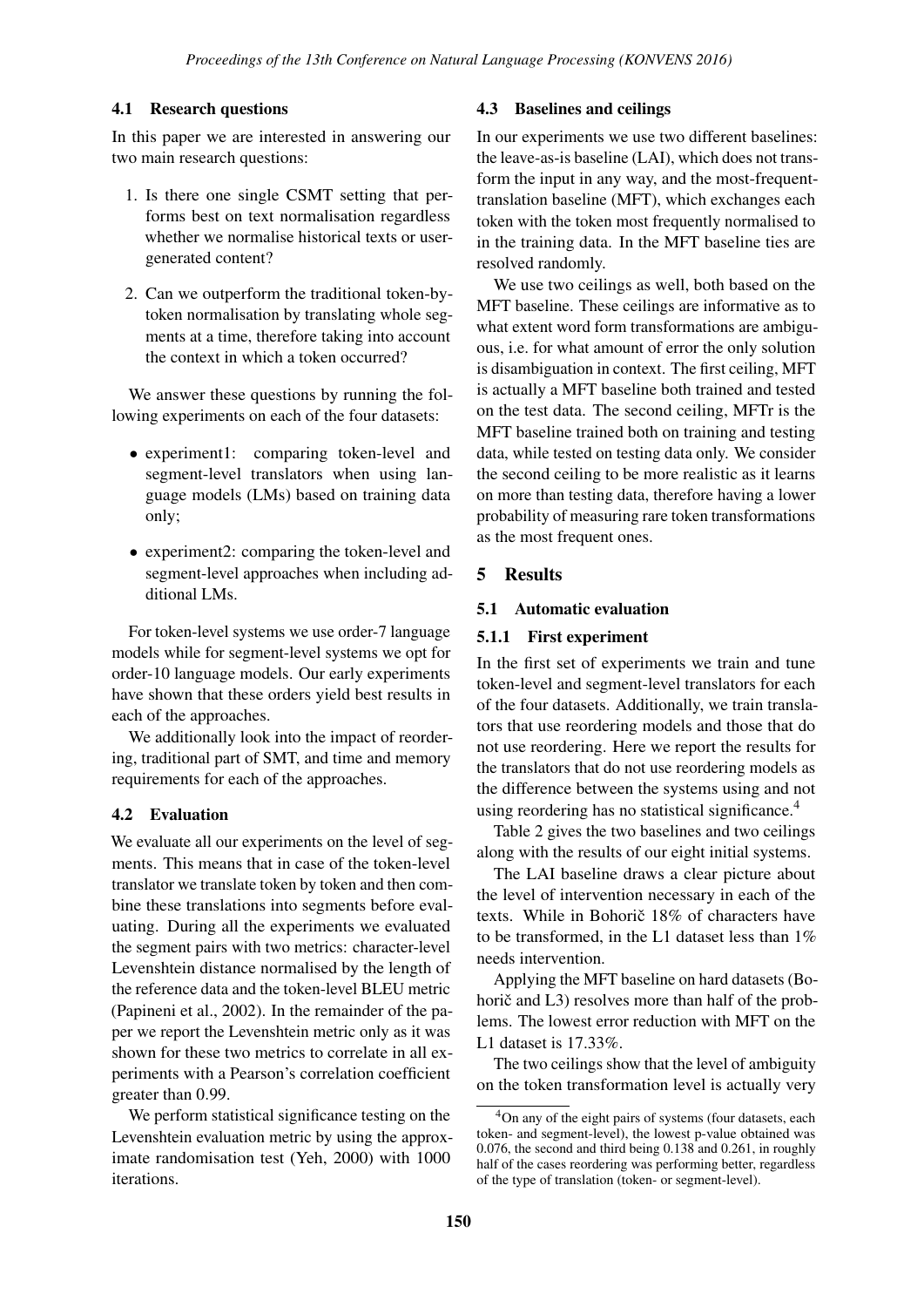|                | baselines |            |            | ceilings | first experiment |      |         |  |
|----------------|-----------|------------|------------|----------|------------------|------|---------|--|
|                | LAI       | <b>MFT</b> | <b>MFT</b> | MFTr     | token            | segm |         |  |
| Bohorič        | 17.63     | 6.46       | 0.34       | 0.44     | 1.55             | 1.92 | $-23.9$ |  |
| Gaj            | 3.13      | 1.43       | 0.23       | 0.29     | <b>1.01</b>      | 1.15 | $-13.9$ |  |
| L <sub>3</sub> | 5.15      | 2.44       | 0.37       | 0.54     | 2.19             | 2.12 | 3.20    |  |
| $L_{1}$        | 0.75      | 0.62       | 0.05       | 0.07     | 0.41             | 0.43 | $-4.88$ |  |

Table 2: Results of the first set of experiments (no additional LMs) as percentages of character errors. ∆ is error reduction (in %) by the segment-level system.

low. While on the L1 dataset there is almost no ambiguity (if we saw enough token transformations, only 0.07 percent of characters would not be normalised correctly), in case of Bohorič and L3 every 200th character would be wrongly normalised.

The results of the first experiments show a very similar performance regardless of whether tokenlevel or segment-level translators were used, with a small but consistent better performance of the token-level systems.

The results on the datasets where a statistically significantly better result was obtained are given in bold. Interestingly, on historical datasets the token-level systems perform significantly better than segment-level systems.

The only dataset in which the segment-level system performs better, although not statistically significant, is the L3 dataset, on which the ceilings are also most distant from a perfect normalisation, i.e. the gain to be obtained by taking into account a token's context is the highest.

#### 5.1.2 Second experiment

We continue our experiments by including additional language models into the translators. The idea behind this second experiment is twofold:

- there is not much training data on which the initial language models are based, and adding easy-to-obtain standard data in the form of additional language models is easy in the case of Slovene as is for most languages;
- segment-level translators need much more target-language data than the token-level ones; our assumption is that the segment-level systems on the datasets where more token-level ambiguity is present (like Bohoric and  $L3$ ) could win over the token-level systems once they obtain enough context evidence.

The additional language models are built from the Kres and the slWaC corpora, again of order 7 in case of the token-level approach and of order 10 in case of the segment-level approach. We combine language models by adding more entries in the moses.ini file and letting MERT weight each language model on our development data.

We experiment by adding each language model separately to the setting using the existing training data language model, and by using all three language models simultaneously. The results of this set of experiment are given in Table 3.

The results confirmed our assumptions: on Bohorič and L3, where token-level ambiguity is higher, segment-level outperform token-level approaches, while on the Gaj and the L1 datasets the token-level still outperforms the segment-level approach.

On the Bohoric dataset in all three LM settings the segment-level approach outperforms the tokenlevel one, with error reduction spanning from 6% to 12%, in which case the difference between the token- and the segment-level approach is statistically significant. Similarily, on the L3 dataset, once the LM based on web data is added, the segmentlevel approach obtains better results with error reduction of 7% and 10%, the latter being statistically significant. On the two remaining datasets the token-level approach always performs better, but nowhere with a statistically significant difference.<sup>5</sup>

When comparing best-performing systems using training data only and using additional LMs, regardless of the setting (token- vs. segment-level), the error reduction on the Bohoric dataset reaches 14%, on the Gaj dataset 10%, on the L3 dataset 22% and on the L1 dataset 17%, proving that, regardless of the approach, significant and easy-to-obtain improvements can be achieved by expanding the set

 $5$ Similar trends were observed in (Scherrer and Ljubešić, 2016) on normalising Swiss German where the MFTr ceiling, calculated as token accuracy, is 93% with an error reduction when moving from token-level to segment-level normalisation of 20%. In our datasets the MFTr ceiling, when calculated as token accuracy, is  $94.46\%$  for Bohoric,  $96.50\%$  for Gaj, 93.88% for L3 and 98.37% for L1.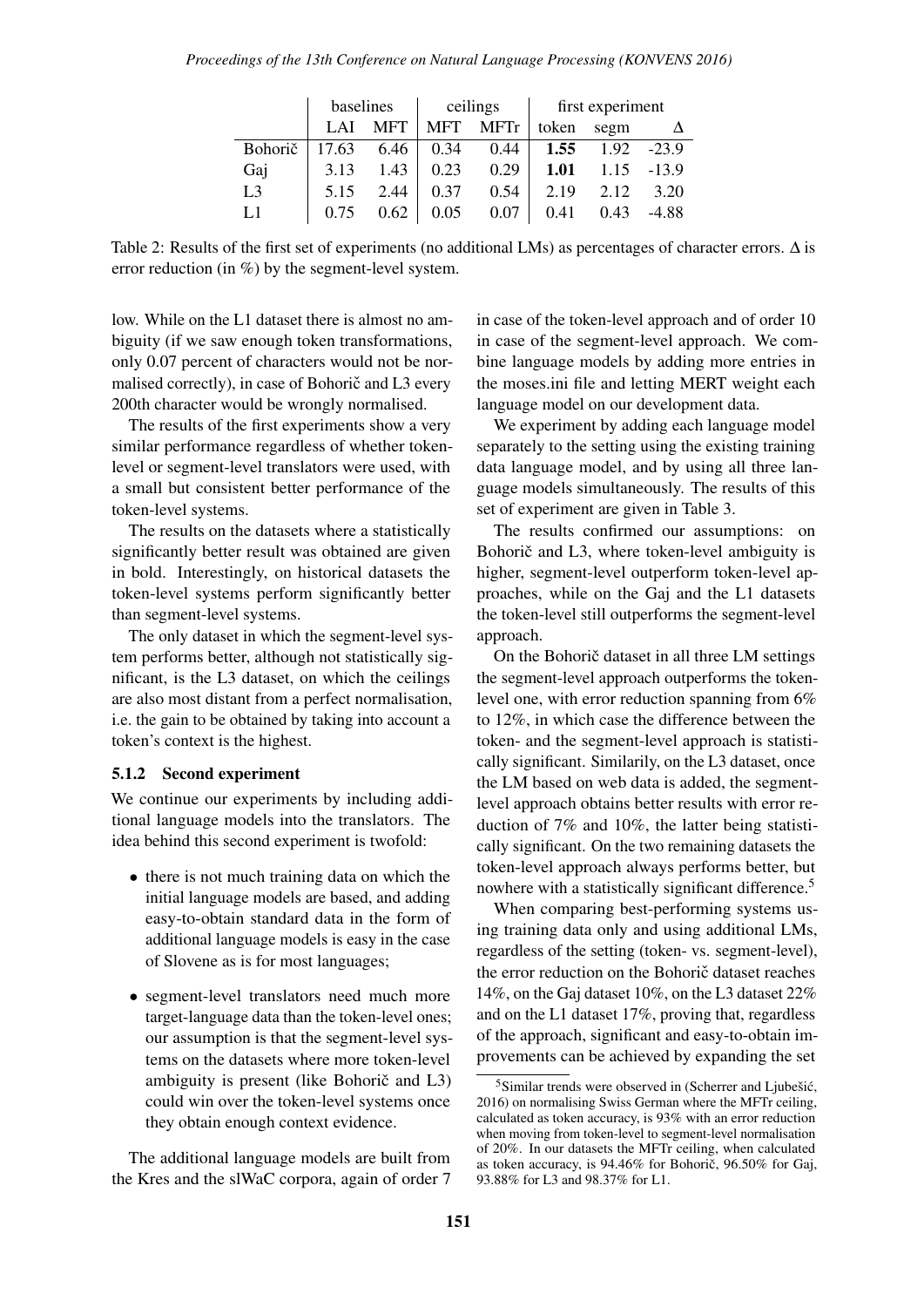|         | <b>Bohorič</b> |      |         | Gai          |      | L <sub>3</sub> |       |      |        |       |      |         |
|---------|----------------|------|---------|--------------|------|----------------|-------|------|--------|-------|------|---------|
| LM      | token          | segm | Δ       | token        | segm | Δ              | token | segm | Δ      | token | segm |         |
| train   | 1.55           | 1.92 | $-23.4$ | $\vert$ 1.01 |      | $1.15 -13.4$   | 2.19  | 2.12 | 3.0    | 0.41  | 0.43 | $-4.0$  |
| $+kres$ | 1.50           | 1.40 | 7.2     | 0.90         | 0.94 | $-4.2$         | 1.81  | 1.82 | $-0.1$ | 0.38  | 0.43 | $-12.0$ |
| +slwac  | 1.48           | 1.39 | 6.4     | 0.91         | 1.04 | $-13.3$        | 1.76  | 1.58 | 10.2   | 0.37  | 0.38 | $-3.4$  |
| +both   |                | 1.33 | 11.8    | 0.91         | 0.93 | $-3.1$         | 1.77  | 1.65 | 6.6    | 0.34  | 0.38 | $-10.8$ |

Table 3: Results of the second set of experiments (additional LMs). ∆ is error reduction (in %) by the segment-level system.

#### of language models used.

During the second set of experiments we also measured the time and space requirements of decoding with the token-level and segment-level decoders. A reasonable assumption is that both space and time requirements of the segment-level decoder will be orders of magnitude higher as both its language models as well as its search space are much bigger. The time necessary to translate each of the test sets was roughly 3 times longer in case of the segment translator. Regarding the memory requirements, the difference became quite drastic with 25 times more memory consumption of the segment-level translator when all three language models (train+kres+slwac) were used.

Regarding our two main research questions, the answers obtained through these experiments are the following:

- 1. regardless of the type of text to be normalised, using the baseline Moses setting with removed reordering (no lexical reordering model and distortion set to zero) and additional language models yields best results
- 2. if the level of token ambiguity is high, segment-level translation can give significant improvements in translation quality, but with a heavy hit on time and memory requirements

### 5.2 Manual evaluation

To obtain a better insight into the errors, we made a manual evaluation and comparison between the best token-based and the best segment-based normaliser.

A sample of random 100 word forms incorrectly normalised by at least one of the two normalisers was selected from each of the four datasets.<sup>6</sup> The errors in these 399 instances were manually

categorised into 8 types, with the error types chosen with respect to their potential for introducing improvements in the method of normalisation:

- **XF**: corruption of foreign language words (mostly German, Latin or English; e.g. 'interne' instead of 'intern'); here (word or spanlevel) language identification would be helpful in preventing such wrong normalisations to contemporary standard Slovene;
- TR: transliteration error, either from Bohorič or by failing to rediacriticise for L1 and L3  $(e.g. 'tisina' instead of 'tišina' (silence))$ ; a special module for rediacriticisation, such as Ljubešić et al.  $(2016)$ , could reduce these errors;
- WB: a word boundary error (e.g. 'naj lepši' instead of 'nailepši'); these are interesting as they are by definition outside the scope of the token-based normaliser;
- END: an error in the inflectional ending (e.g. the normaliser failing to change the archaic adjectival suffix "-iga" into the contemporary "-ega", i.e. "lepiga" instead of "lepega"); such errors could be taken care of by introducing suitable morphological processing into the language model;
- LEX-D: an error where the wrong word form was predicted, but this word form does in fact exist, however, it belongs to a different part of speech from the correct one (e.g. preposition 'k' (to) instead of conjunction 'ko' (when)); these errors could be alleviated by having a POS tagger determine the expected POS of the target word;
- LEX-S: same error as LEX-D, except that the predicted word has same part of speech as the correct one (e.g. preposition 'o' (about) instead of preposition 'ob' (by)); these are

 $6T<sub>0</sub>$  be exact, only 99 word form errors were taken from L1, as there were only that many errors in this dataset.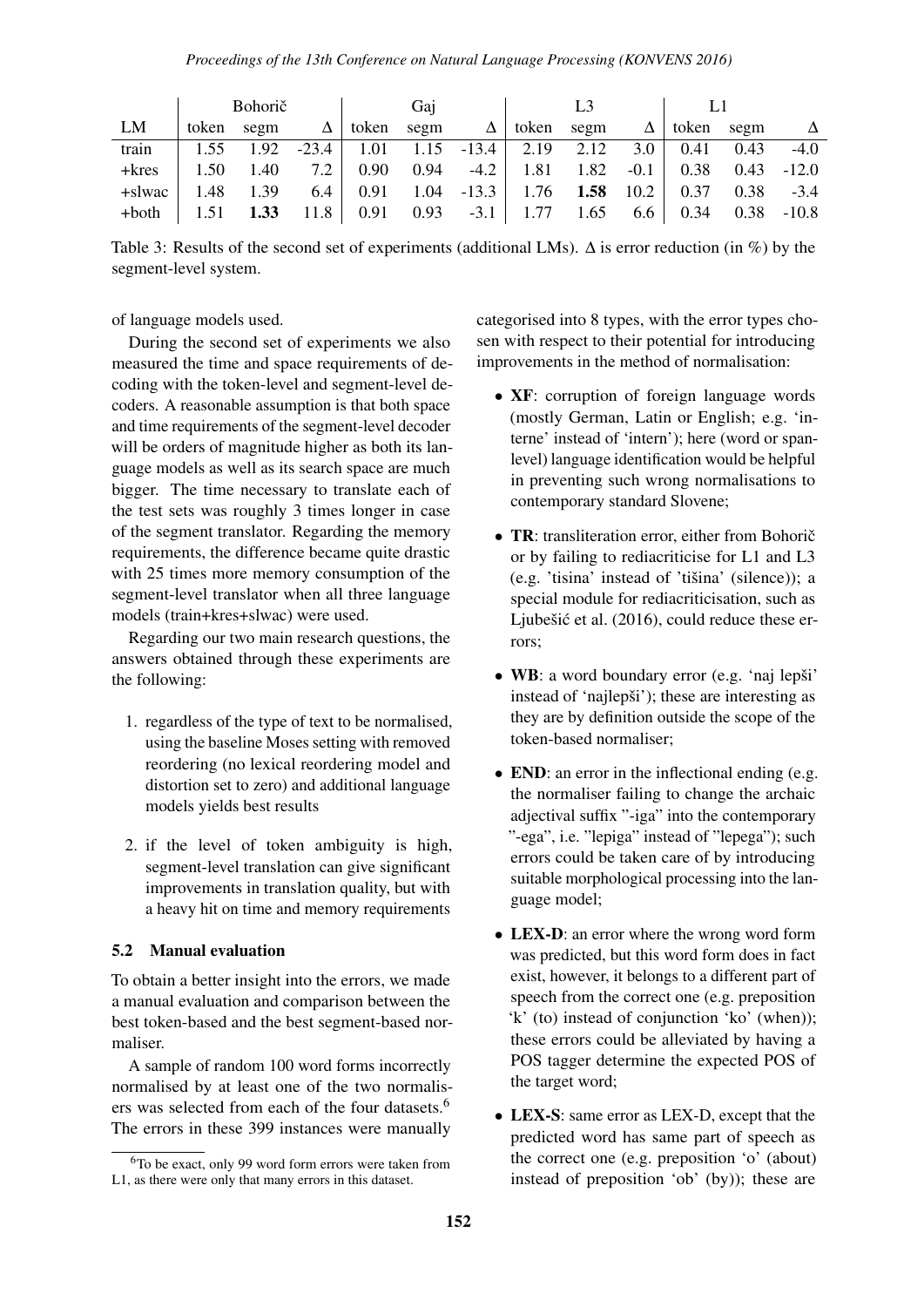among the more intractable errors, and could be resolved only by having access to some sort of word sense disambiguation;

- **VAL**: a (lexical) validity error, where the predicted word does not exist, although it does follow the spelling conventions of contemporary standard Slovene (e.g. 'izdatelj' instead of 'izdajatelj' (publisher)); such errors could be prevented by having a representative lexicon against which to filter hypotheses;
- OTH: multiple errors, or errors that could not be categorized into any of the categories listed above (e.g. 'po semi' instead of 'pozimi' (adverb meaning during the winter); 'Avstri' instead of 'Avstrija' (Austria)); these would probably not be corrected even if all of the above-mentioned extra modules were in place.



Figure 2: Token vs. segment normalisation on combined datasets.

Figure 2 shows the comparison between the token-based and segment-based systems with all datasets combined. It shows that the segment-based approach outperforms the token-based one in all error types but one, i.e. in the category of validity errors. Only in this case, taking context into account hurts rather than helps: by staying limited to tokens, i.e. word forms, more valid guesses –– albeit not necessarily entirely correct –– are produced. In total, the token-based system made 308 errors in the analysed sample, while the segmentbased one committed 282 errors.

The analysis in Figure 3 shows the distribution of errors made by the segment-based system as the better performing normaliser.

Errors related to foreign words, transliteration, word boundaries, lexical homographs (different POS) and non-categorized errors are more frequent



Figure 3: Normalisation on historical and Twitter datasets for the segment-based system.

when normalising tweets, while inflectional endings, lexical homographs (same POS) and validity errors are more typical when normalising the historical datasets. This is to be expected, as many of these errors stem from diachronic changes from historical to modern Slovene.

In both datasets the prevailing type of error is inflectional endings (26.8% of total errors), with the second most common, again for both datasets, being lexical validity, where the normalisers proposed a non-existing word. If we exclude Other errors, the third most common error type is incorrect but existing words with the wrong POS. Interestingly, there are very few errors related to foreign words, transliteration and word boundaries, so from an accuracy point of view, it is not worth investing resources into fixing them.

### 6 Conclusions

The paper presented experiments in normalising words in historical and user-generated Slovene texts, additionally investigating the differences between cases of easy and hard normalisation. We used CSMT for the task, where we investigated the differences between token-level and segment-level normalisation as well as (not) using additional background resources for better probability estimates regarding the target language.

The experiments show that if token-level ambiguity, measured by training the most-frequenttranslation system on both training and testing data and calculating normalised character-level Levenshtein distance, is above 0.04, training a segmentlevel system could prove to be useful. This, naturally, does not depend on the level of token ambiguity only, but on the amount of parallel and target-side data as well. By applying segment-level approaches on the two datasets with higher token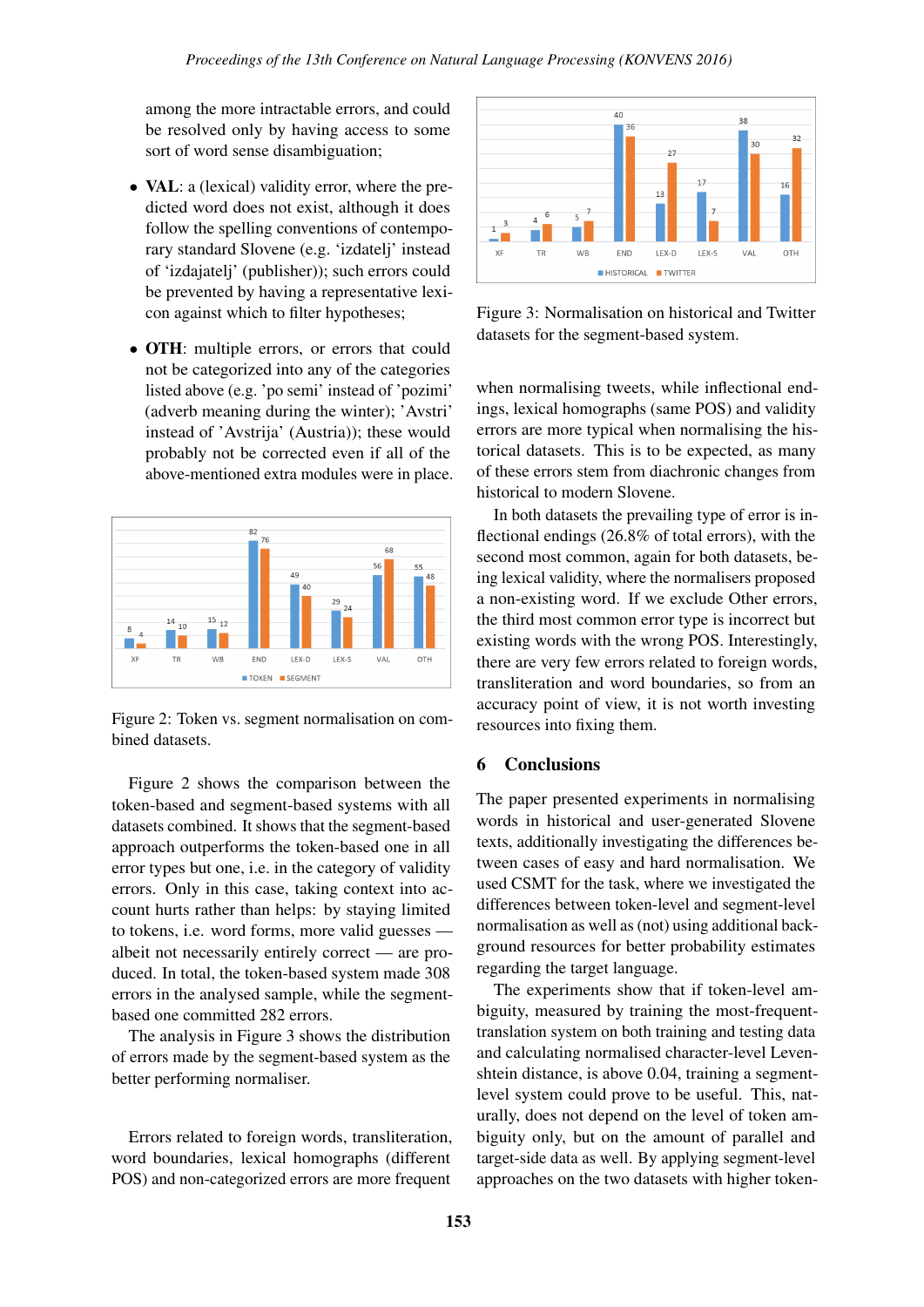level ambiguity, we achieved error reduction of more than 10%. Adding more language models should always be considered as this is not a costly task, and error reductions on our datasets reached between 10% and 22%. Additionally we have also shown that there is no need to use different systems for historical and modern non-standard texts, as the best performing one caters for both datasets.

We performed a manual error classification of the two best performing systems on all four datasets, which showed that about a quarter of all errors are due to poorly normalised inflectional endings, followed by normalising to non-existent words and then by incorrect but existing words with the wrong POS.

Taking into account the most frequent errors of our current systems, there are two main directions how we can improve our result.

The first direction should focus on enriching surface contextual information, either by including larger language models, language models of higher order, language models of higher-order events like tokens, or language models with better abstraction capabilities like neural language models.

The second direction should focus on a higher linguistic abstraction like morphosyntax. Having enough data to train a reasonable part-of-speech tagger over source data could provide us with reasonable morphosyntactic annotation that could be used in the translation process via factored machine translation. Including factors only on the target side, for which very good morphosyntactic annotation can be obtained, should also be investigated.

### Acknowledgments

The research leading to these results has received funding from the Slovenian Research Agency within the national basic research project "Resources, Tools and Methods for the Research of Nonstandard Internet Slovene" (J6-6842, 2014- 2017), the Young Researcher programme (no. 37487) and the Swiss National Science Foundation grant no. IZ74Z0<sub>-160501</sub> (ReLDI).

### References

AiTi Aw, Min Zhang, Juan Xiao, and Jian Su. 2006. A phrase-based statistical model for sms text normalization. In *Proceedings of the COLING/ACL on Main conference poster sessions*, pages 33–40. Association for Computational Linguistics.

- Paul Bennett, Martin Durrell, Silke Scheible, and Richard J. Whitt. 2010. Annotating a historical corpus of German: A case study. In *Proceedings of the LREC 2010 Workshop on Language Resource and Language Technology: Standards - state of the art, emerging needs, and future developments*, pages 64– 68, Paris. ELRA.
- Marcel Bollmann, Julia Krasselt, and Florian Petran. 2012. Manual and semi-automatic normalization of historical spelling – Case studies from Early New High German. In *In Proceedings of KONVENS 2012 (LThist 2012 workshop*, pages 342–350.
- Jaka Cibej, Darja Fišer, Tomaž Erjavec, and Špela Arhar Holdt. 2016. Razvoj učne množice za izboljšano označevanje spletnih besedil (The development of a training set for better annotation of internet texts). In *Conference on Language Technologies and Digital Humanities*, Ljubljana, September.
- Orphée De Clercq, Bart Desmet, Sarah Schulz, Els Lefever, and Véronique Hoste. 2013. Normalization of dutch user-generated content. In *9th International conference on Recent Advances in Natural Language Processing (RANLP 2013)*, pages 179– 188. INCOMA.
- Jacob Eisenstein. 2013. What to do about bad language on the internet. In *In Proc. of NAACL*.
- Tomaž Erjavec. 2015a. The IMP historical Slovene language resources. *Language Resources and Evaluation*, pages pp. 1–23.
- Tomaž Erjavec. 2015b. Reference corpus *of historical Slovene goo300k 1.2*. Slovenian language resource repository CLARIN.SI, http://hdl.handle.net/11356/1025.
- Izaskun Etxeberria, Iñaki Alegria, Larraitz Uria, and Mans Hulden. 2016. Evaluating the Noisy Channel Model for the Normalization of Historical Texts: Basque, Spanish and Slovene. In *Proceedings of the Tenth International Conference on Language Resources and Evaluation (LREC 2016)*, Portorož, Slovenia, may. European Language Resources Association (ELRA).
- Darja Fišer, Nikola Ljubešić, and Tomaž Erjavec. 2015. The Janes corpus of Slovene user generated content: construction and annotation. In *International Research Days: Social Media and CMC Corpora for the eHumanities*, Rennes, October.
- Bo Han and Timothy Baldwin. 2011. Lexical normalisation of short text messages: Makn sens a #twitter. In *Proceedings of the 49th Annual Meeting of the Association for Computational Linguistics: Human Language Technologies - Volume 1*, HLT '11, pages 368–378, Stroudsburg, PA, USA. Association for Computational Linguistics.
- Kenneth Heafield. 2011. KenLM: Faster and smaller language model queries. In *In Proc. of the Sixth Workshop on Statistical Machine Translation*.